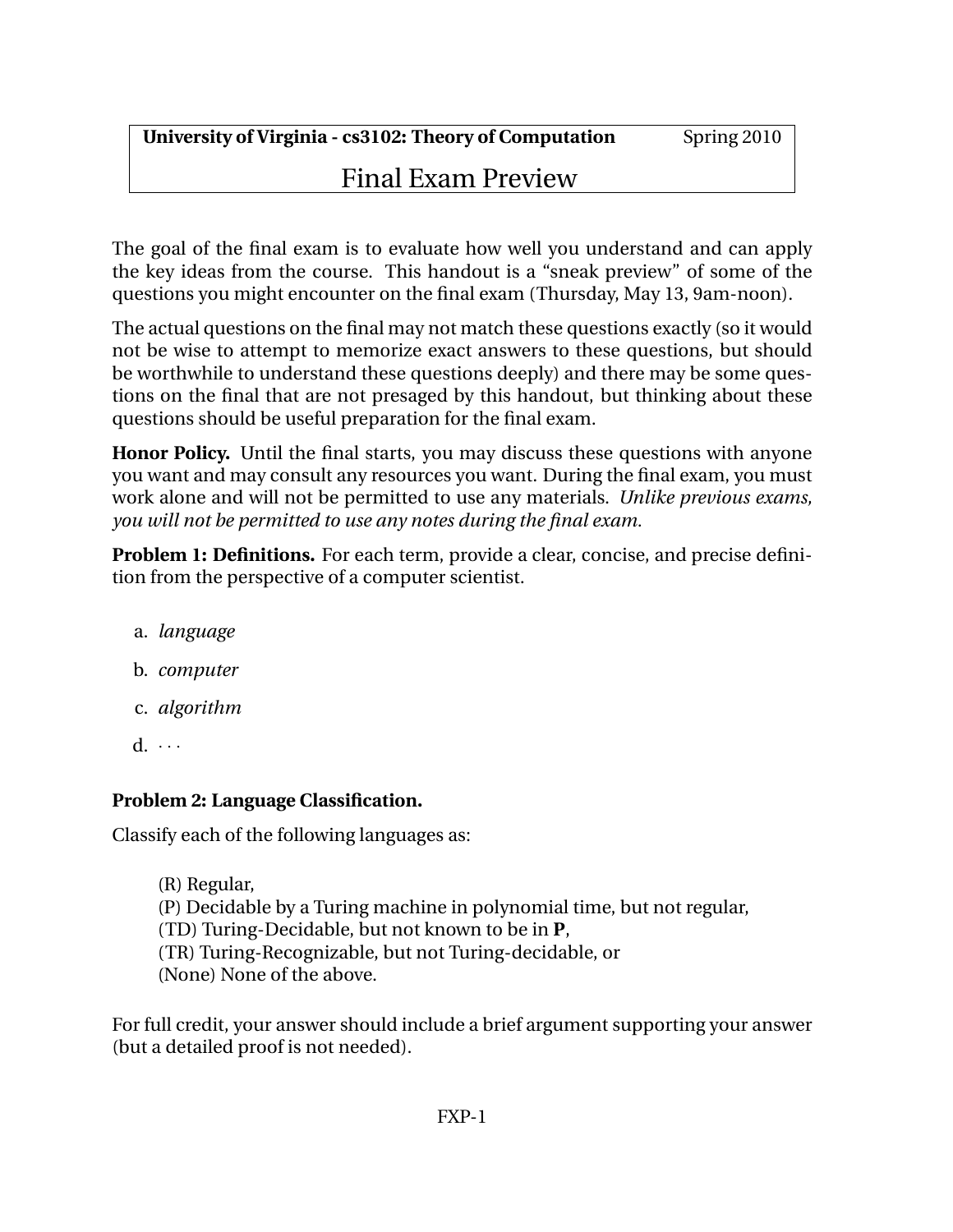**Problem 3: Short Questions.** For full credit, your answer should state clearly **Yes**, **No**, **Unknown**, or **Unknowable** and include a clear and convincing argument supporting your answer. **Unknown** means the answer is now currently known by anyone (e.g., it depends on resolving an open question like P =? NP); **Unknowable** means that it is known that the question cannot always be answered correctly by any algorithm.

- a. Is  $R \subset \mathbf{P}$ ? *R* is the set of regular languages and **P** is the set of languages that can be decided by a Turing machine in polynomial time.
- b. Is *BIGGER*<sub>CFG</sub> decidable? *BIGGER*<sub>CFG</sub> = { $\langle G_1, G_2 |$  where  $G_1$  and  $G_2$  are contextfree grammars and the language generated by  $G_1$  contains more strings than the language generated by  $G_2$  }.

c. . . .

## **Problem 4: Hardness Proofs.**

- a. Prove that the language *X* is not regular.
- b. Prove that the language *Y* is not context-free.
- c. Prove that the language *Z* is not decidable.

**Problem 5: Mystery Class.** For this question, assume  $P \neq NP$ .

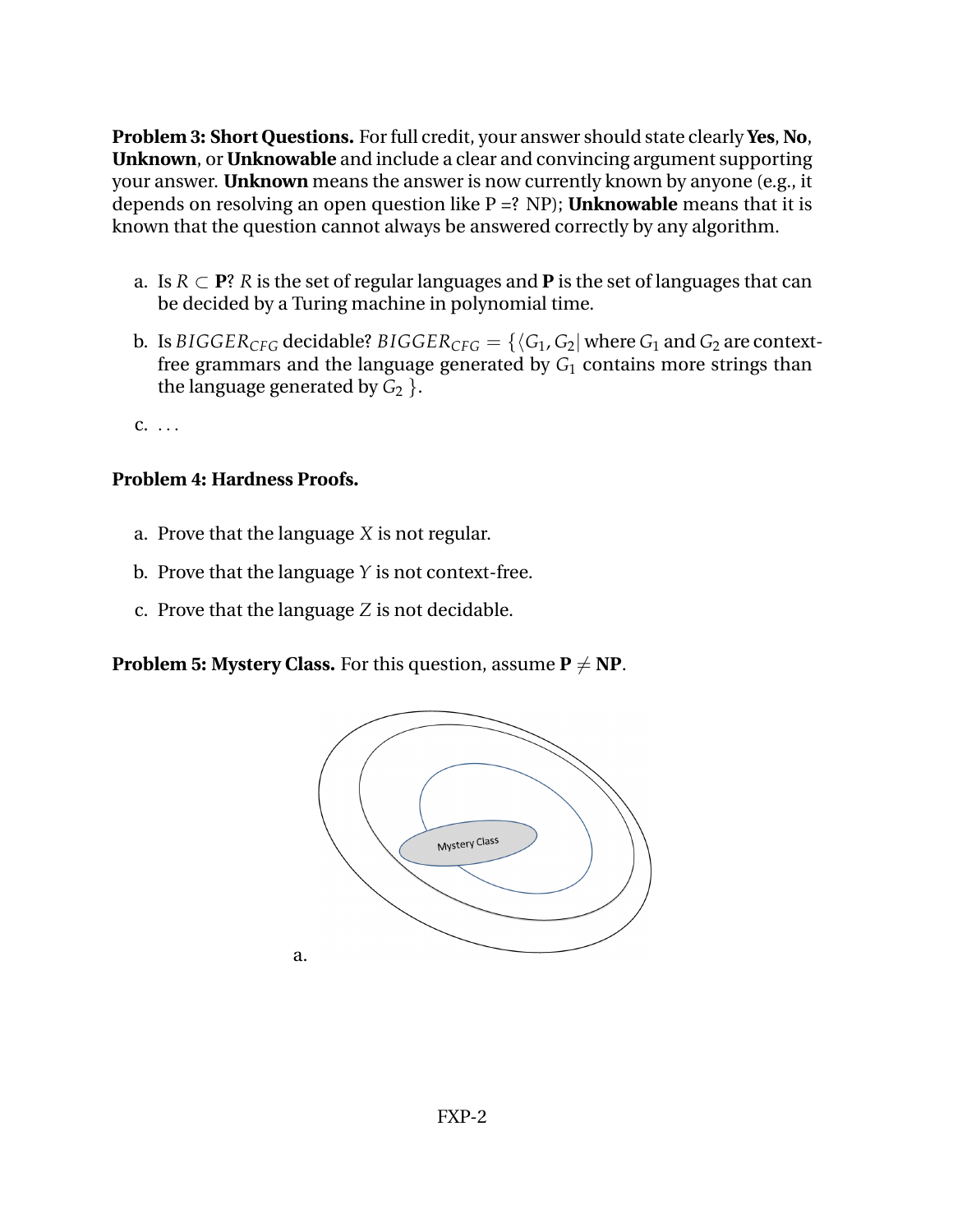

## **Problem 6: Machine Models.**

- a. Consider a Right-Only Turing Machine which is identical to a standard Turing Machine except the tape head can only move right. Describe precisely the class of languages that can be recognized by a Right-Only Turing Machine.
- b. Consider a Right-Only Cyclic Turing Machine which is like a Right-Only Turing Machine except instead of having a one-way infinite tape, the tape is arranged in a cycle. So, when the TM moves right from the last input square, it ends up on the leftmost input square. Describe precisely the class of languages that can be recognized by a Right-Only Cyclic Turing Machine.

 $c. \cdots$